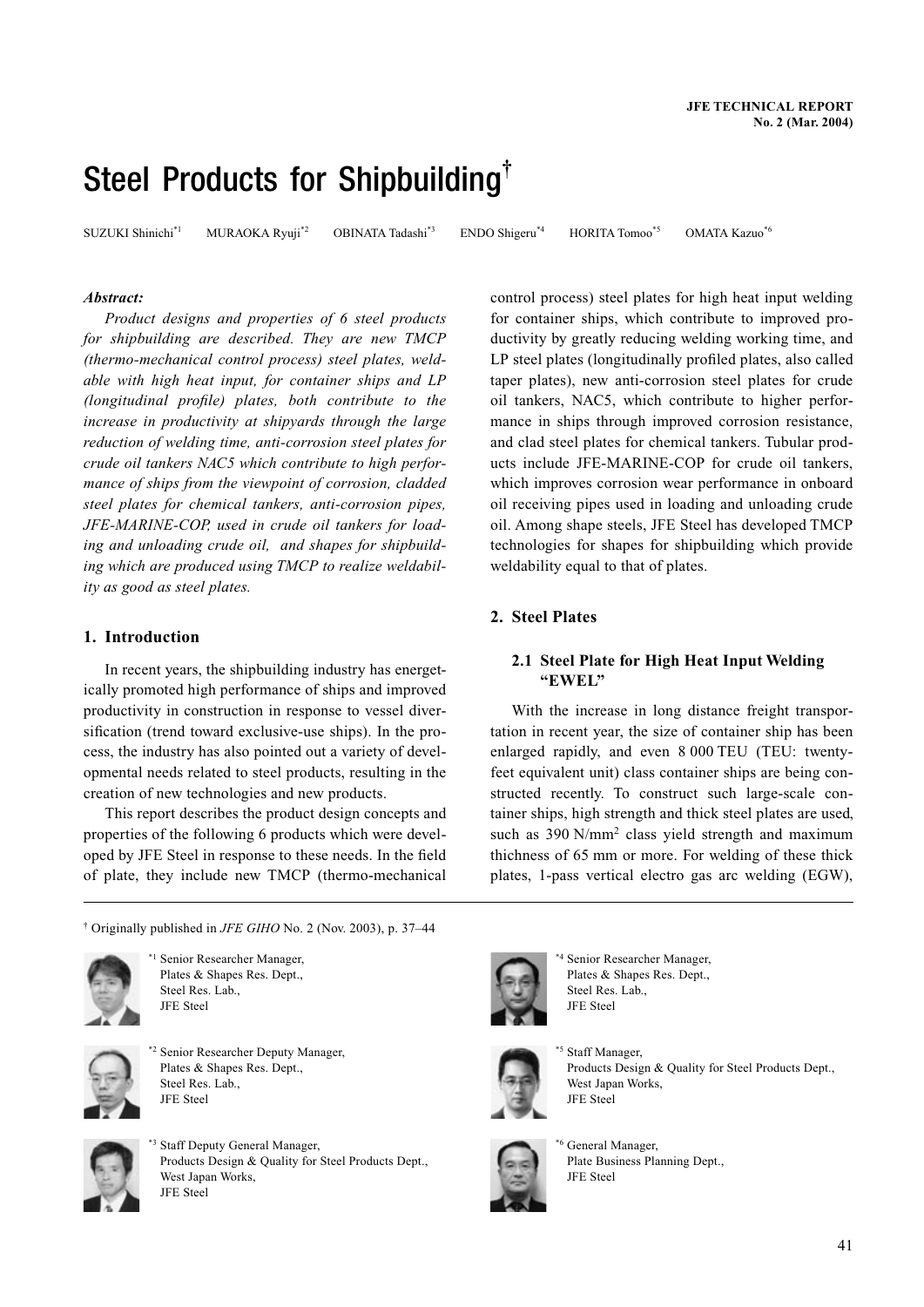

Fig. 1 Concept of developing high strength steel plates, "EWEL", for high heat input welding

which has high welding efficiency, has been applied, and the heat inputs in these welding reach ultra-high level exceeding 400 kJ/cm. This high heat inputs cause the remarkable coarsening of microstructure in heat affected zone (HAZ), and greatly decrease the toughness of welded joint. Furthermore, in order to meet the requirements of higher strength and increased thickness, it is necessary to increase the carbon equivalent  $(C_{eq})$  and/or to add alloying elements, but this causes deterioration in weldability and the toughness of welded joint.

To resolve these problems, JFE Steel developed a high heat input welding technology based on the technical concept shown in **Fig. 1**, resulting in steel plates for high heat input welding, EWEL, which is used in largescale container ships and other applications.<sup>1)</sup> In EWEL, excellent base metal properties and welded joint properties are realized by the combination of three concepts:

(1) Low Carbon Equivalent Alloy Design of the Base Metal

By applying the high cooling rate attained by JFE Steel's *Super*-OLAC (on-line accelerated cooling) technology, the optimum composition design is prepared considering the strengths of both base metal and welded joint, and yield strength of the 390 N/mm<sup>2</sup> class is achieved at the same  $C_{eq}$  level as in YS355 N/mm2 class steel, and also, the upper bainite, which is detrimental to the toughness of welded joint, is suppressed.

- (2) Control of Grain Size in HAZ By using optimum TiN, refinement of the grain size in the HAZ is achieved.
- (3) Control of Microstructure in HAZ Grain

 Nucleation of intra-granular ferrite is accelerated by applying ACR (atomic concentration ratio) control, which is JFE Steel's original technology, and other microalloying technologies.



Fig. 2 Charpy impact energy of welded joint of EH40 plate

**Figure 2** shows joint toughness in the case of 1-pass EGW of YP390 N/mm2 class steel plates with a thickness of 80 mm. High heat input welding steel EWEL has excellent joint toughness even at  $-40^{\circ}$ C.

F class high strength steel and low temperature service steel for hull structure, in which excellent low temperature toughness is required, were also developed and commercialized based on the same concept. In the welding of these steels, the heat input is not always high, but in the case of one side one pass FAB (flux asbestos backing) welding and FCB (flux cupper backing) welding, the equivalent heat input relative to the plate thickness is high, and excellent low temperature toughness is also required. **Table 1** shows an example of the welded joint toughness of a steel plate for low temperature service. Joints welded by FAB process (heat input: 88 kJ/cm) show superior impact toughness.

As is mentioned above, outstanding properties have been realized in the steel for high heat input welding EWEL by using the *Super*-OLAC and JFE Steel's advanced microalloying composition design to control the microstructure of the base material and HAZ. These developed steels have received an excellent evaluation from customers and have been adopted in numerous large-scale container ships, LPG ships, and others, and increasing demand is expected. It should be noted that JFE Steel has also applied the development concept of high heat input welding technology EWEL to the steels for bulding structure, and YS325–440 N/mm2 class steels were developed and commercialized.2)

Table 1 Charpy impact energy of KL37 plate

| Grade |                   | Welding<br>method | Heat input<br>(kJ/cm) | Charpy impact energy at $-55^{\circ}$ C (J) |      |        |      |            |      |  |
|-------|-------------------|-------------------|-----------------------|---------------------------------------------|------|--------|------|------------|------|--|
|       | Thickness<br>(mm) |                   |                       | Fusion line                                 |      | HAZ1mm |      | $HAZ$ 3 mm |      |  |
|       |                   |                   |                       | Min.                                        | Ave. | Min.   | Ave. | Min.       | Ave. |  |
| KL37  | . 7               | <b>FAB</b>        | 88                    | 70                                          | 128  | 74     | 116  | 264        | 289  |  |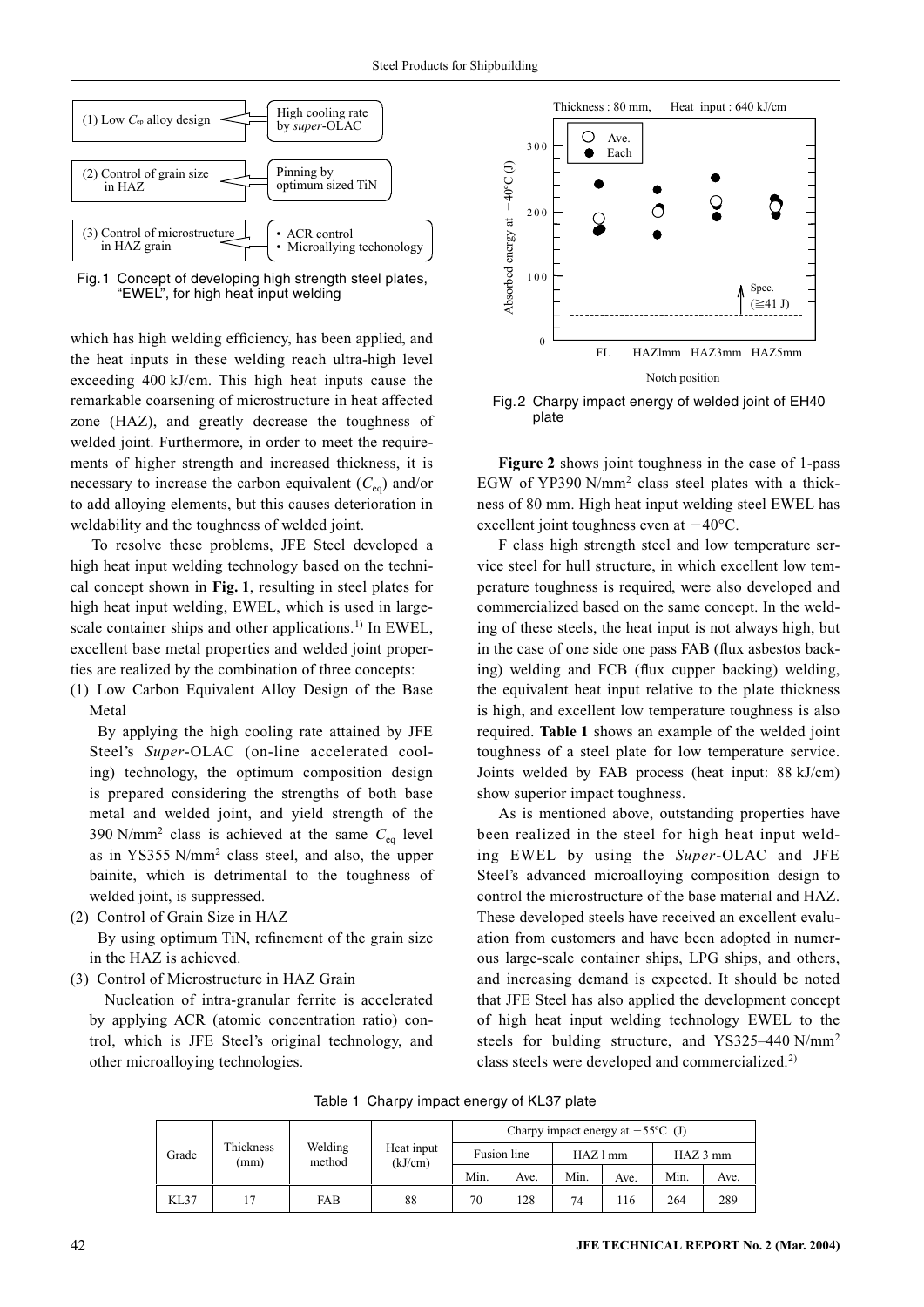# **2.2 New Anti-Corrosion Steel for Crude Oil Tankers "NAC5"**

As illustrated in **Fig. 3**, the area under the upper deck in crude oil tankers is exposed to mixed atmosphere of exhaust gas and H<sub>2</sub>S volatilized from the crude oil. As this area is also subject to cyclic condensation and evaporation of sulfur during day and night, a type of corrosion peculiar to the under deck area, called "vapor space corrosion", occurs. The average corrosion rate in vapor space is about 0.1 mm/y. However, considering the life of a crude oil tanker to be approximately 20 years, the possibility of deck plate replacement increases. Without replacement of deck plate which cost is very expensive, the resulting ship reliability may be lower.

JFE Steel developed a new anti-corrosion steel for crude oil tankers, NAC5 (New Anti-Corrosion No.5) that can extend the service life of deck plates by approximately 5 years, with the use of ship primer. NAC5 also has excellnt weldability, which is an essential property in shipbuilding materials. JFE Steel produces YS235– 355 N/mm2 class NAC5 plates and shapes in A and D grade.

**Figure 4** shows a cyclic corrosion test results simulating the corrosion environment under the upper deck plate with NAC5 and conventional steel without shop primer. As for NAC5 without shop primer, the corrosion rates of both base metal and weld metal were approximately 10% lower than those of the conventional steel, which demonstrates the improved corrosion resistance. A cyclic corrosion test was also performed with cross-cut type specimens to investigate the life of the shop primer, with the results as shown in **Fig. 5**. Since the exfoliation rate of NAC5 was reduced approximately 40% in comparison to the conventional steel, shop primer remaining life can be extended by about two times with NAC5. Moreover, because the  $C_{eq}$  of NAC5 is reduced to the same level as that of the conventional steel by applying TMCP technology, conventional welding consumables can be used, and the NAC5 has weldability equivalent to the conventional steel.



Fig. 3 Illustration of corrosion under upper deck plate in crude oil tanker



Fig. 4 Corrosion test results of NAC5 and conventional steel (Gas :  $CO_2$ -SO<sub>2</sub>-H<sub>2</sub>S-O<sub>2</sub>-N<sub>2</sub>, 720 h)



Fig. 5 Corrosion test results of cross cut specimens coated by shop primer



**Figure 6** shows an estimation of the service life of deck plates using NAC5 in comparison with the conventional steel based on an investigation of corrosion damage in the under surface of upper deck plate by Yamamoto.<sup>3)</sup> In the evaluation of  $1\%$  probability of deck plate replacement, the life of NAC5 deck plate with shop primer was estimated to be approximately 5 years longer than that of the conventional steel.

It is also considered possible to reduce maintenance costs and enhance ship reliability by using NAC5.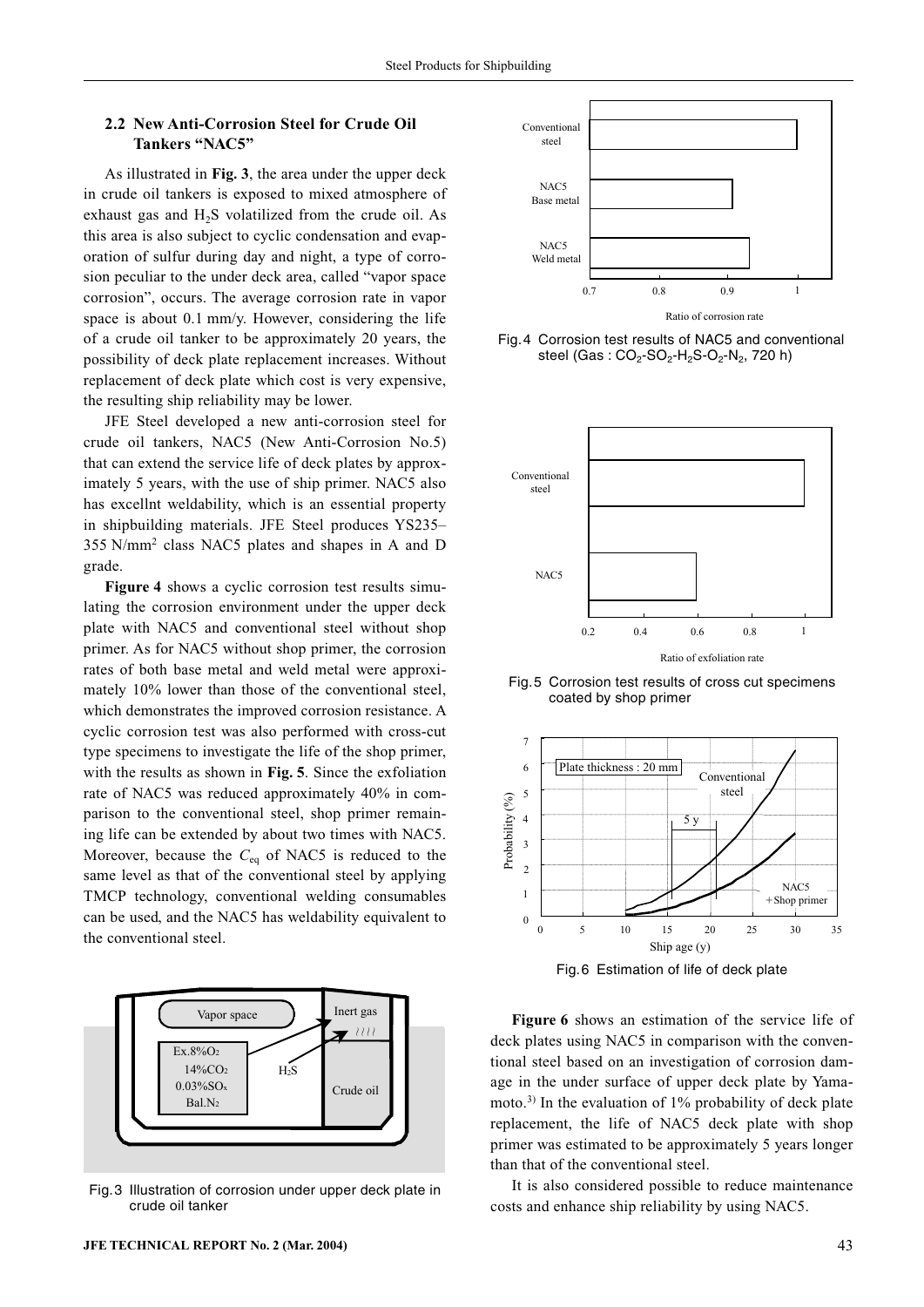#### **2.3 LP Steel Plates for Shipbuilding4-6)**

LP steel plates are plates in which the thickness is changed continuously in the longitudinal direction, and are high performance plates which make it possible to reduce the number of welds and steel weight in structures.

**Figure 7** shows typical profiles of LP plates used in shipbuilding. LP1 is an LP plate in which the thickness is changed longitudinally in one direction, while LP2 has isometric parts at the head and tail ends. A uniform plate thickness for welded joints can be obtained by specifying these isometric parts. In LP7 and LP8, the plate thickness is changed longitudinally in two steps in the same direction. These thickness differences are imparted in the LP plate manufacturing process by continuously changing the roll gap during rolling.

The effect of applying LP plates in shipbuilding is illustrated in **Fig. 8**, which shows the trans-bulkheads of a bulk carrier as an example. In trans-bulkheads, it is necessary to reduce the plate thickness from the ship bottom to the top. Conventionally, a large number of plates of varying thicknesses were joined by welding, as shown in Fig. 8 (a), to reduce the plate thickness as stress decreases with the aim of reducing weight. The number of welds can be reduced by applying differential thickness plates in these parts, as shown in Fig. 8 (b). Differential thickness plates are plates having two different thickness in the longitudinal direction. In contrast, LP plates are tapered in the longitudinal direction. Use of LP plates, as shown in Fig. 8 (c), enables further reductions in steel weight and in the number of joints.

**Figure 9** shows an example of typical locations where LP plates are applied in vessels. In addition the trans-bulkhead, LP plates can be used in a number of other parts, such as the upper deck, bottom plates, etc. Under rules for classification of ships, it is possible to manufacture LP plates of 40 k  $(A, B, D \text{ grade})$  and 50 k (A, D, E grade) class steel for shipbuilding.

**Figure 10** shows JFE Steel's LP plate supply record since 1993 and improvements in the LP plate profile. Initially, only uni-directional LP plates were available, but







Fig. 8 Example of an omission of weld seams and reduction of weight by using LP plate







Fig. 10 Supply record of LP steel plates for shipbuilding

more recently, bi-directional LP plates (1996), 8/1000 taper ratio LP plates (maximum taper ratio:8 mm/m; 2000), and 2-step LP plates (2001) have been developed.

Between 1993 and 2002, JFE Steel shipped more than 58 000 t of LP plates, and has steadily increased its supply record since these plates were first used in shipbuilding in 1993. In particular, use of LP plates has increased dramatically since 1999, showing that these plates are now widely recognized as materials which reduce the number of welds and steel weight when applied in shipbuilding, contributing to reduced construction costs. In one actual example, approximately 2 500 t of LP plates were used in a 170 000 t class bulk carrier, achieving a 700 m reduction in the length of welds and 218 t reduction in the weight of steel consumed.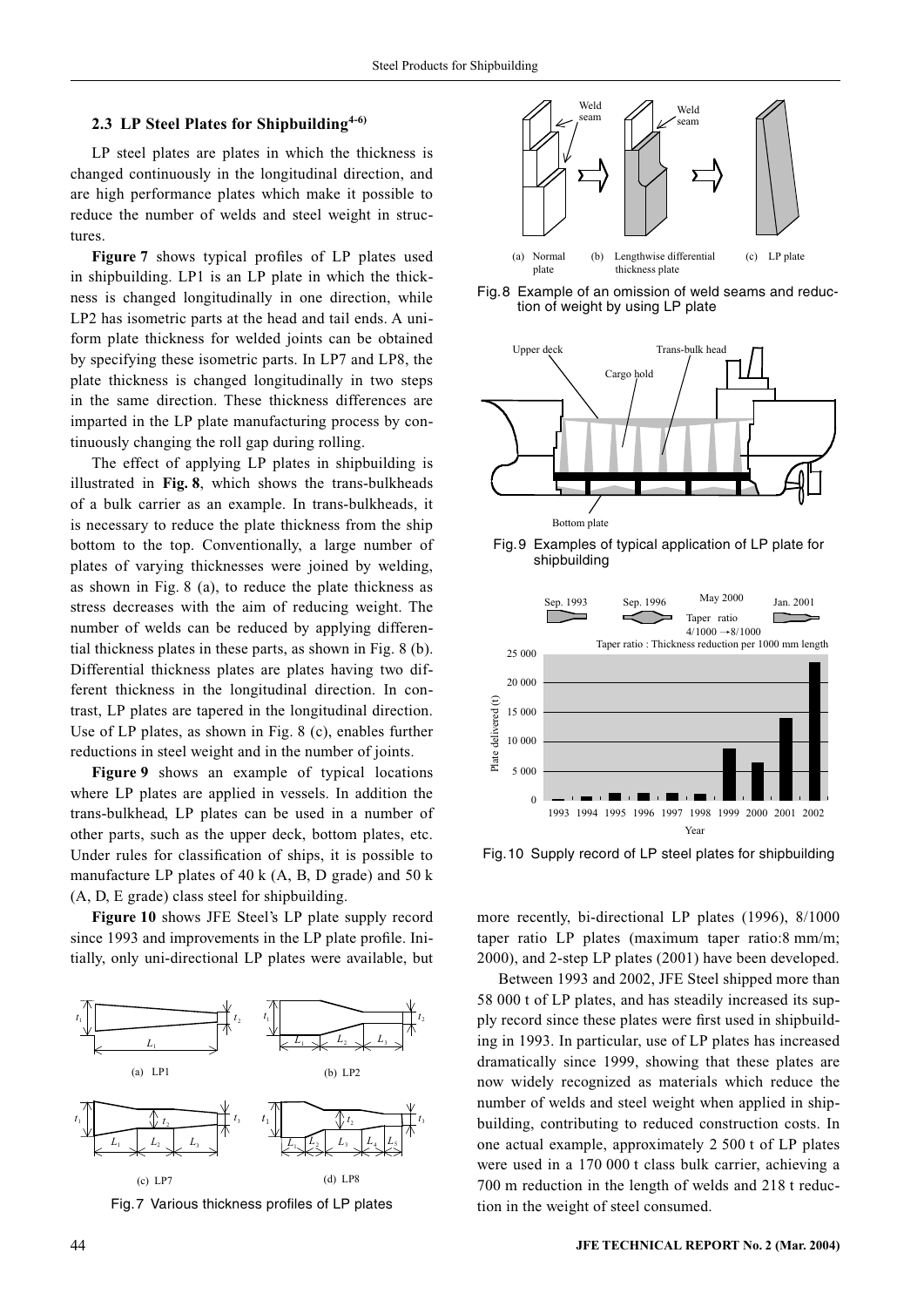#### **2.4 Clad Steel for Chemical Tankers**

Clad steel is a type of composite steel plate in which stainless steel plates or other material (called cladding or clad material) is bonded to one or both sides of a carbon steel or low alloy steel plate (base material). Accordingly, while clad plates possess the strength required in structural members (function of base material), they simultaneously have corrosion resistance or other functions (function of cladding), and are therefore a high performance material with properties which would be difficult to realize in a single material.

Recent years have seen an increasing number of cases in which stainless clad plates were used as hull material for chemical tankers (**Fig. 11**). The cladding (stainless steel) of stainless clad plates for chemical tankers is required to provide corrosion resistance against numerous kinds of chemical cargos, while the base material (carbon steel) must have excellent mechanical properties capable of withstanding high specific gravity and severe loading conditions. Furthermore, because stainless steel for bulkhead use is frequently welded during construction without removing the cladding, bonding strength between the base material and cladding is also required. Thus, among the applications of clad plates, chemical tankers have extremely high performance requirements.

Although various manufacturing processes can be used to produce clad plates, JFE Steel uses the rolling cladding process. The following describes some of the outstanding properties of rolled clad plates.

The results of an accelerated corrosion test of the cladding of clad steel plates are shown in **Table 2**. Pitting corrosion resistance, intergranular corrosion resistance, and SCC resistance all display the same level of performance as solid stainless steel materials. **Table 3** shows the results of an evaluation of corrosion resistance against crude phosphoric acid and sulfuric acid, which are representative examples of particularly strong chemicals among actual cargos. Although the test tem-



Fig. 11 Change in quantity of order of clad steel plates for chemical tankers

#### Table 2 Corrosion resistance of stainless clad steel

|           | Pitting<br>corrosion<br><b>JIS G0578</b><br>$50^{\circ}$ C, 24 h<br>(g/m <sup>2</sup> h) | Intergranular<br>corrosion<br><b>JIS G0575</b><br>16 h, 1t-bend | SCC (U-bend)<br><b>Boiling</b><br>$20\%$ NaCl<br>500 h, 8t-bend |
|-----------|------------------------------------------------------------------------------------------|-----------------------------------------------------------------|-----------------------------------------------------------------|
| $KA+316L$ | 27.1<br>24.1<br>Ave. 25.6                                                                | No crack                                                        | No crack                                                        |

(KA : Mild steel for shipbuilding)

Table 3 Corrosion rate in phosphoric and sulfuric acids

|           | Phosphoric acid<br>$75^{\circ}$ C<br>$\text{(mm/y)}$ | 98% sulfuric acid<br>$50^{\circ}$ C<br>$\text{(mm/y)}$ |
|-----------|------------------------------------------------------|--------------------------------------------------------|
|           | 0.160                                                | 0.25                                                   |
| $KA+316L$ | 0.158                                                | 0.25                                                   |

Phosphoric acid :  $44\%P_2O_5 + 8.3\%O_4^{2-} + 1.6\%Fe^{3+}$  $+0.8\%$ Al<sup>3+</sup> $+1.3\%$ F<sup>-</sup> $+0.2\%$ Cl<sup>-</sup>

Table 4 Tensile test and V-notch Charpy impact test results

|                                             |             | Tensile test* | Impact test** |                            |
|---------------------------------------------|-------------|---------------|---------------|----------------------------|
| $KA+316L$<br>$t = (9+3)$ mm<br>Direction: T | YS<br>(MPa) | TS<br>(MPa)   | El<br>(%)     | $VE_{-20\degree C}$<br>(J) |
|                                             | 276         | 473           | 34            | 82                         |

 $*$  Full thickness,  $W=25$  mm, Gauge length $=200$  mm \*\* 3/4 size V-notch Charpy impact test of base metal

Table 5 Bend test results

|                             | Bend test*               |                          |                          |  |  |  |  |  |
|-----------------------------|--------------------------|--------------------------|--------------------------|--|--|--|--|--|
| $KA+316L$<br>$t = (9+3)$ mm | Face bend<br>$r = 1.5 t$ | Root bend<br>$r = 2.0 t$ | Side bend<br>$r = 2.0 t$ |  |  |  |  |  |
| Direction : T               | Good                     | Good                     | Good                     |  |  |  |  |  |

\*JIS G 0601

peratures were set high, at 75°C and 50°C, respectively, for the accelerated corrosion test, satisfactory corrosion resistance was observed.

As an evaluation of mechanical properties, **Table 4** shows the results of a full thickness tensile test of the clad steel and Charpy impact test of the carbon steel base metal, and **Table 5** shows the results of various bending tests. Sufficient properties for use as material for hull construction were observed in all the test results.

Rolled clad steels are considered capable of meeting the requirements of high performance materials, as outlined above, including those of further growth in demand in the future.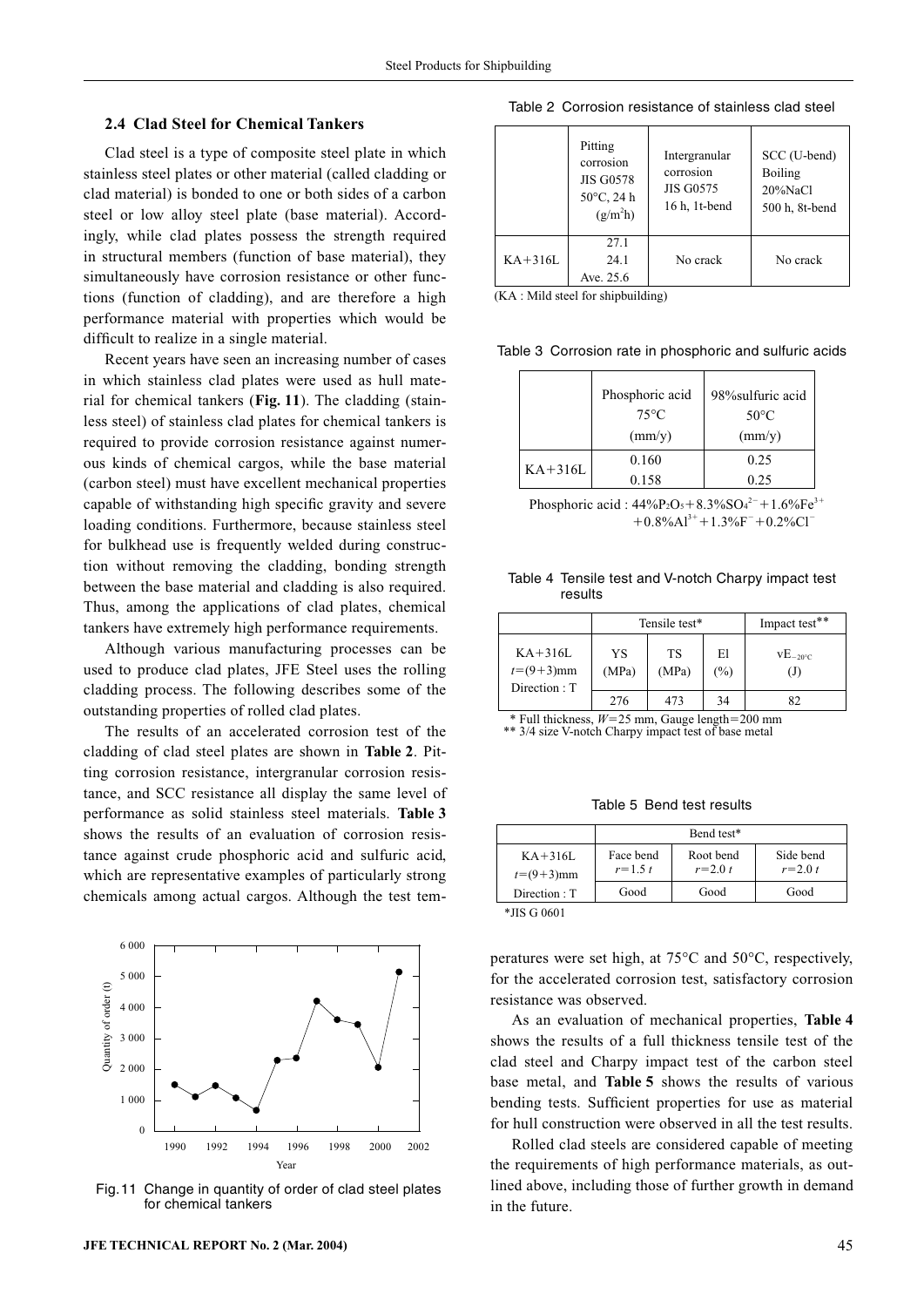# **3. Steel Pipes**

# **3.1 Cargo Oil Pipe for Crude Oil Tankers "JFE-MARINE-COP"**

Because the onboard piping of oil tankers which is used to load and unload crude oil and seawater, called cargo oil pipes, is exposed to a seawater environment containing crude oil on both the outer and inner surfaces, painted 400 MPa class steel pipes (STPY 400) or Cr-added cast iron pipes are normally used. Moreover, in addition of resistance to seawater corrosion, cargo oil pipes must also have corrosion wear resistance. For this application, the company developed and brings to market a seawater-resistant pipe, JFE-MARINE-COP, which has both the equivallent weldability of 400 MPa steel pipe and the corrosion resistance and corrosion wear resistance of cast iron. The following describes the features and service performance of JFE-MARINE-COP.

# **3.2 Features of JFE-MARINE-COP**

**Table 6** shows the chemical composition and manufacturing process of JFE-MARINE-COP. Cu, Ni, and Cr are added to improve seawater corrosion resistance, and Ca is added to prevent preferential corrosion of welds. In the manufacturing process, controlled rolling and JFE Steel's on-line accelerated cooling device, *Super*-OLAC, are applied to secure a homogeneous bainite structure.

The corrosion rate in artificial seawater at 50°C tends to decrease as Cr addition is increased. As shown in **Fig. 12**, JFE-MARINE-COP with 1% Cr addition shows a corrosion rate of around 50% that of 400 MPa class steel without Cr addition.

**Figure 13** shows the appearance of cross-sections of a JFE-MARINE-COP pipe used for 3 years as a cargo oil pipe in an actual vessel (named the Benetia). Virtually no thickness reduction attributable to general corrosion or local corrosion can be observed in either the pipe base metal or weld metal. This is a result of suppression of preferential corrosion of the HAZ by the homogeneous microstructure of the base metal/HAZ and addition of Cu, Ni, and Ca.

Further, no weld cold cracking was observed in low carbon JFE-MARINE-COP in a y-groove weld crack-

Table 6 Chemical composition and manufacturing process of JFE-MARINE-COP

| $(mass\%)$ | Mn<br>$(mass\%)$<br>$(mass\%)$ |     | Others     | Process    |  |
|------------|--------------------------------|-----|------------|------------|--|
| 0.06       | 0.25                           | 1.0 | Cu, Ni, Cr | Super-OLAC |  |



Fig. 12 Corrosion rate of JFE-MARINE-COP in synthetic sea water in comparison with those of 1% Cr, high C steel and STPY 400



Fig. 13 Cross sections of the MARINE-COP after 3 years of service as a cargo oil tank in the BENETIA





ing test (Tekken test), even without preheating (**Fig. 14**). Various welding consumables have been developed through joint research with Kobe Steel, Ltd. as consumables for circumferential welding of JFE-MARINE-COP, including manual welding (SMAW) with the brands mentioned below. Satisfactory corrosion resistance and corrosion wear resistance have been confirmed in welds using these consumables.

- (1) LBK-52 for SMAW use
- (2) MGK-52 for GMAW use
- (3) TGSK-52 for TIG use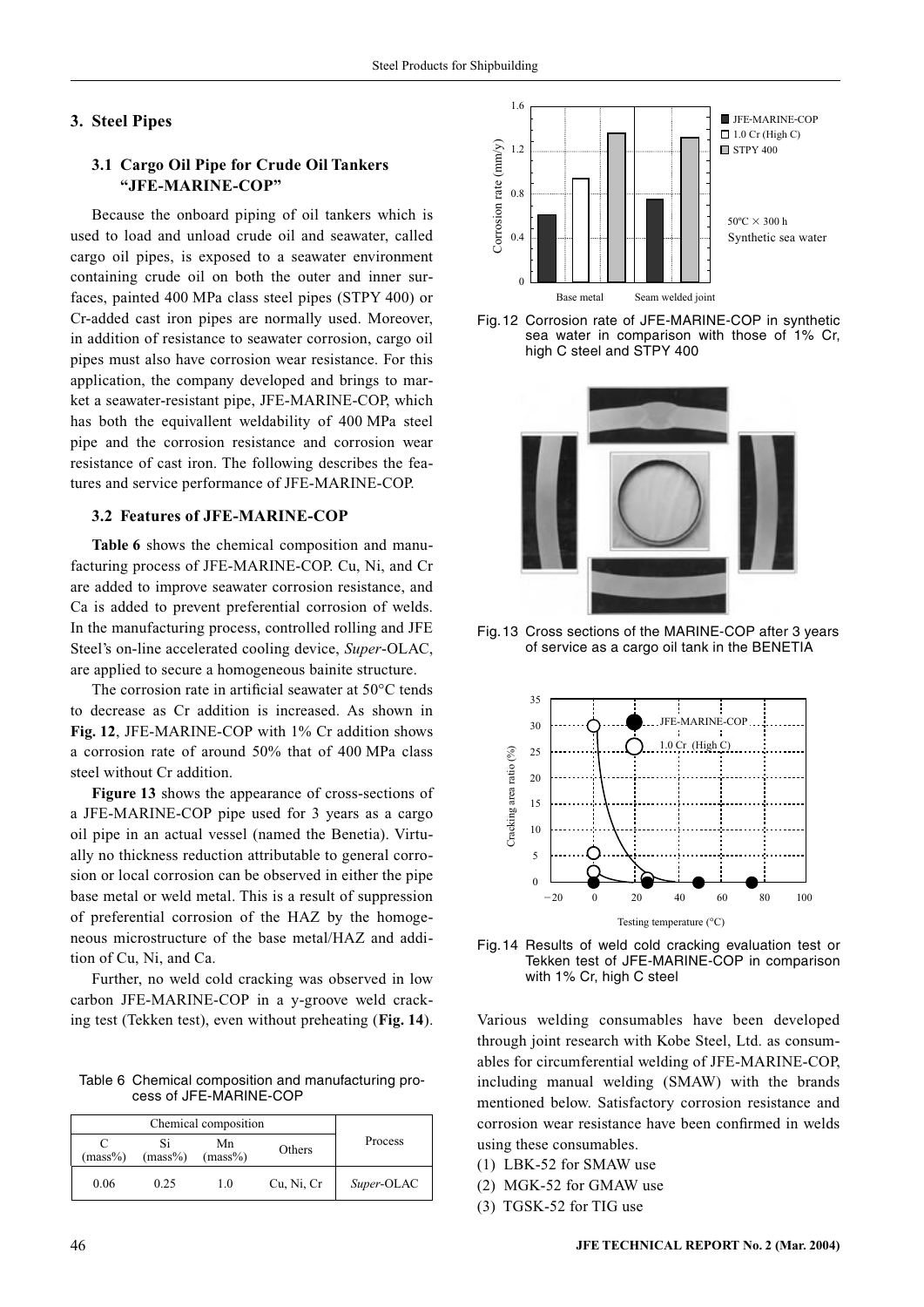#### **3.3 Manufacturing Results**

JFE-MARINE-COP can be manufactured in outer diameters from 76.3 mm to 1 016 mm at JIS (Japanese Industral Standards) STPY 400 and STPY 500 equivalent strength levels. JFE Steel currently produces around 5 000 t/y for customers inside and outside of Japan.

#### **4. Steel Shapes**

#### **4.1 Shapes for Shipbuilding**

JFE Steel and its group company, NKK BARS & SHAPES (NKBS) have developed products and processes for shapes for use in ship hulls since entering the shape steel business and were the first in Japan to manufacture representative shapes for shipbuilding such as unequal leg and unequal thickness angles (NAB) and bulb plates (BP). JFE Steel has established its leadership in shapes for shipbuilding by introducing equipment such as an exclusive-use shot blasting device for shapes and developing the first water cooling type TMCP technology for shapes. The following introduces JFE Steel's products and manufacturing technologies for shapes for shipbuilding.

# **4.2 Classification of Steel Shapes for Shipbuilding**

# **4.2.1 Cross-sectional classification of steel shapes**

The main shapes for shipbuilding produced by JFE Steel and NKBS are shown in **Table 7**. The JFE Steel Group has an extensive line of shape products for shipbuilding, including NAB, BP, unequal leg angles (ABS), flat bars (FB), and equal leg angles (AB). As available sizes, the JFE Steel Group also produces shapes with intermediate thicknesses outside JIS section dimensions, contributing to greater freedom in ship hull design and optimum design.

#### **4.2.2 Available standards**

NKBS has received manufacturing certification from major ship class societies for products up to DH36, and JFE Steel is certified for mild steel and high tensile steel up to EH40 applying TMCP technology, as introduced in the following section. JFE Steel has also received certification to manufacture low temperature service steels with guaranteed impact properties at  $-60^{\circ}$ C for use in liquefied gas carriers and similar applications.

## **4.3 Manufacturing Processes for Steel Shapes for Shipbuilding**

# **4.3.1 Rolling process for steel shapes for shipbuilding**

Because shapes for shipbuilding, as represented by NAB, have an asymmetrical cross-section in the lateral and vertical directions, both the material property design, as mentioned above, and the manufacturing design in the hot rolling process are important. JFE Steel has realized high accuracy caliber rolling with 2-hi rolls by applying FEM analysis in addition to the caliber design technology which the company has accumulated over many years. The forming process in caliber rolling is shown in **Fig. 15** for NAB as a representative product.

## **4.3.2 TMCP for steel shapes for shipbuilding**

JFE Steel has developed and applied non-water cooling and water cooling type TMCP technologies which meet the requirements of low  $C_{eq}$  high toughness, high strength steels with excellent weldability. TMCP technology was first developed as a plate manufacturing process. However, when applied to shape production, the



Fig. 15 Kaliber rolling process of NAB

| Shape      | No.<br>of | Section dimensions<br>(mm)        |            | Unit weight,<br>W | Moment of<br>inertia, $I_{x}$ | <b>Brand</b>                           |             |
|------------|-----------|-----------------------------------|------------|-------------------|-------------------------------|----------------------------------------|-------------|
|            | size      | $A \times B$                      |            | t <sub>2</sub>    | (kg/m)                        | (cm <sup>4</sup> )                     |             |
| <b>NAB</b> | 28        | $200 \times 90 - 450 \times 125$  | $8 - 12.5$ | $14 - 18$         | $21.8 - 60.8$                 | 1 1 2 0<br>$-16,600$                   | JFE         |
| BP         | 4         | $180 - 250$                       | $9.5 - 12$ |                   | $16.5 - 29.9$                 | 671<br>$-2360$                         | JFE         |
| <b>ABS</b> | 6         | $100 \times 75 - 150 \times 90$   | $7 - 12$   |                   | $9.3 - 21.5$                  | 118<br>619<br>$\overline{\phantom{m}}$ | <b>NKBS</b> |
| AВ         | 30        | $20 \times 20 - 150 \times 150$   | $3 - 14$   |                   | $0.9 - 41.9$                  | $0.4 - 1.090$                          | <b>NKBS</b> |
|            | 7         | $175 \times 175 - 250 \times 250$ | $12 - 35$  |                   | $31.8 - 128.0$                | 1 1 7 0<br>$-9110$                     | JFE         |
| FB         | 108       | $25 - 150$                        | $4.5 - 25$ |                   | $0.9 - 29.4$                  |                                        | <b>NKBS</b> |

Table 7 Dimensions of shapes for shipbuilding